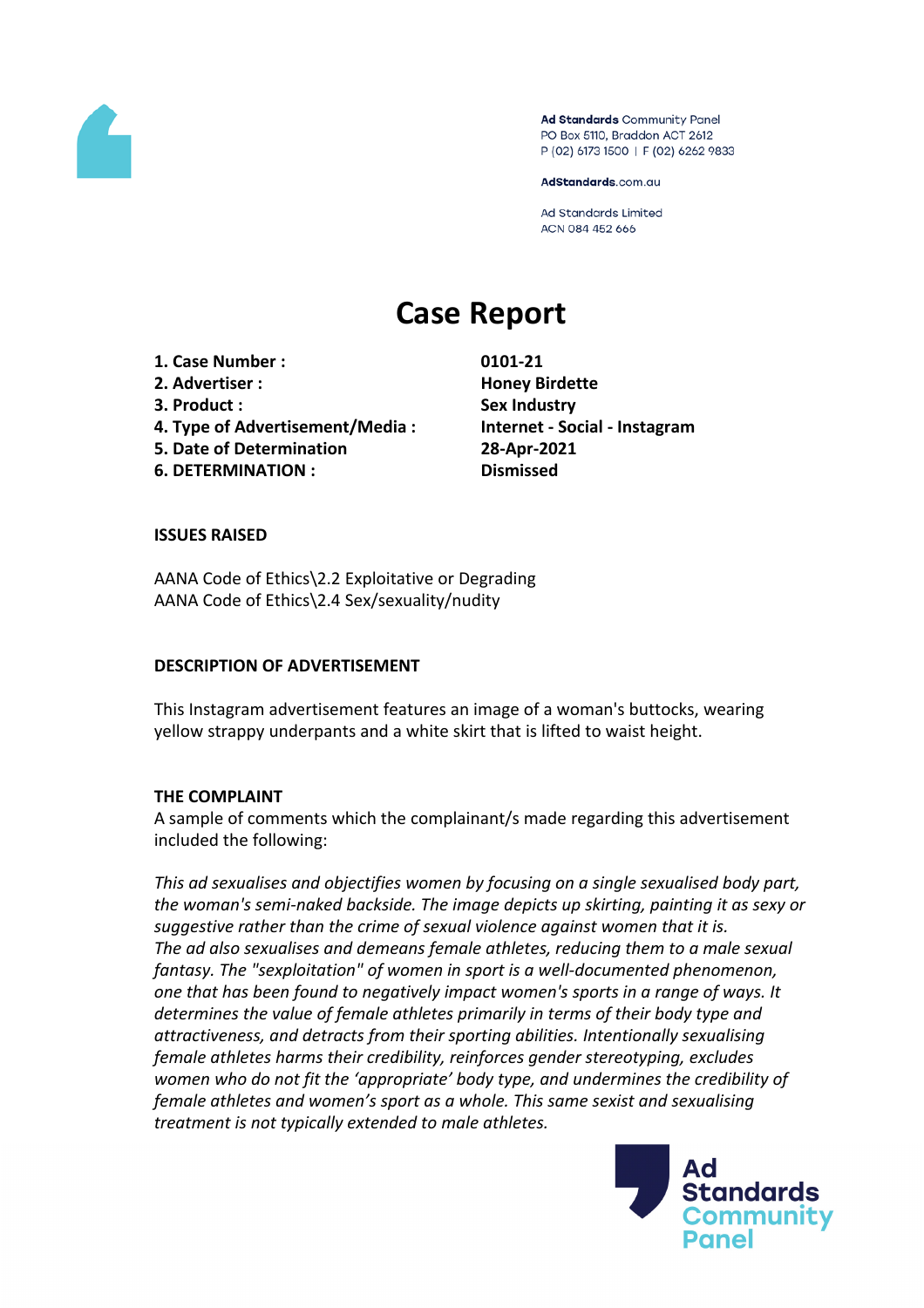

*Essentially, sexist and misogynistic Honey Birdette portrayals of female athletes as existing for men's sexual entertainment and use does significant harm to the status of female athletes, as well as women more generally.*

# **THE ADVERTISER'S RESPONSE**

Comments which the advertiser made in response to the complainant/s regarding this advertisement include the following:

*Our ads promote empowerment and we find it sad that a minority group would try to turn a powerful campaign such as this into something 'degrading' to further their own cause.*

*The definition of upskirting is; taking a sexually intrusive photograph up someone's skirt without their knowledge or consent.*

*In no way is this how the picture has been taken, and it goes without saying that the professional, fashion model, gave permission for these shots which show off the lingerie and nothing more. They have not been taken up her skirt and we are very offended by the false allegation.*

*This is designed to be a fun and uplifting, flirty campaign. There is no nudity and absolutely no objectification of women. As with all our ads the women take a dominant, empowered role.*

# **THE DETERMINATION**

The Ad Standards Community Panel (the Panel) considered whether this advertisement breaches Section 2 of the AANA Code of Ethics (the Code).

The Panel noted the complainant's concern that the advertisement is overly sexualised and objectifying of women.

The Panel viewed the advertisement and noted the advertiser's response.

# **Section 2.2: Advertising or marketing communications should not employ sexual appeal in a manner which is exploitative or degrading of any individual or group of people.**

The Panel noted the AANA Practice Note which provides guidance on the meaning of the terms exploitative and degrading:

Exploitative - (a) taking advantage of the sexual appeal of a person, or group of people, by depicting them as objects or commodities; or (b) focussing on their body parts where this bears no direct relevance to the product or service being advertised. Degrading – lowering in character or quality a person or group of people.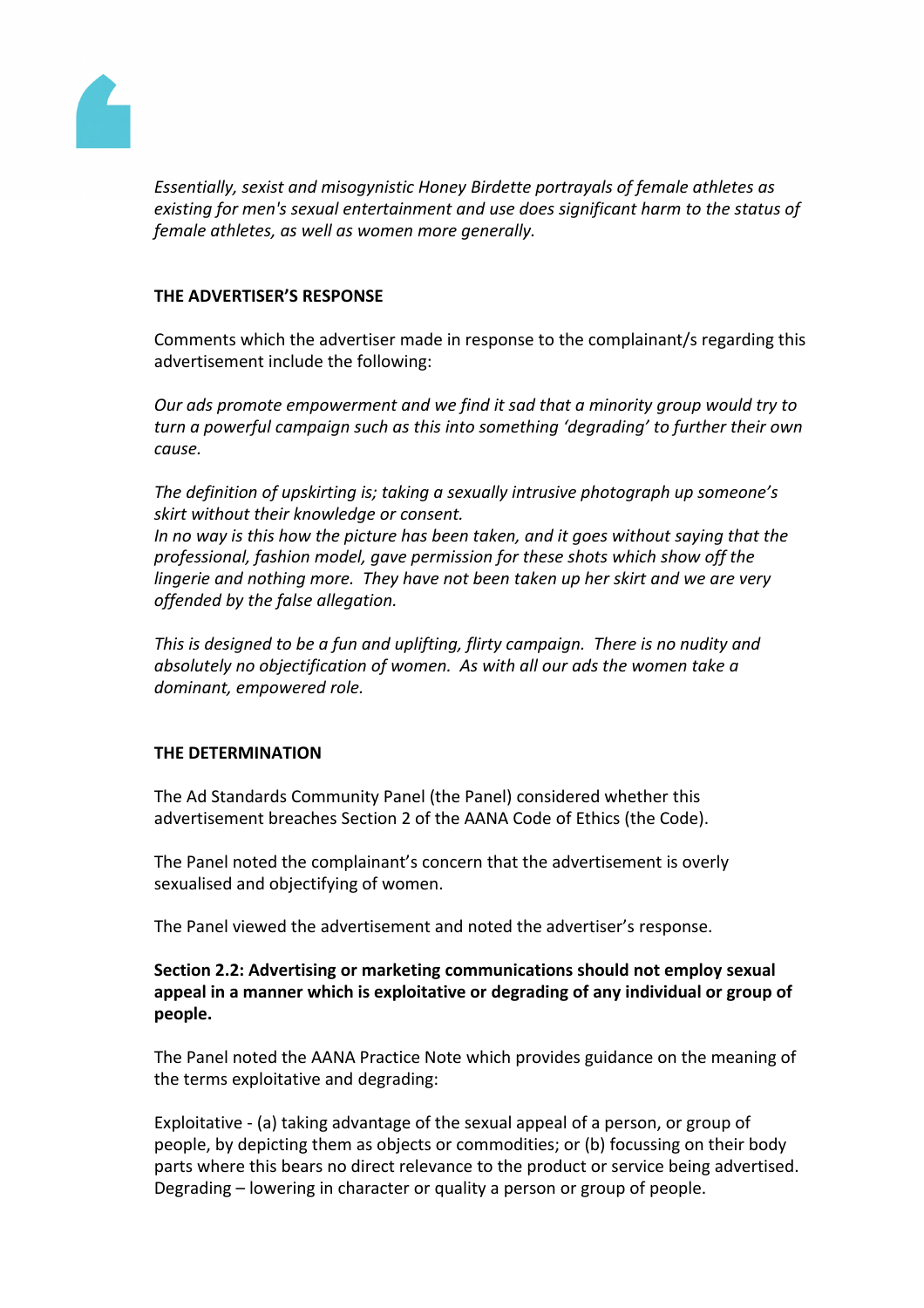

## **Does the advertisement use sexual appeal?**

The Panel noted that this advertisement contains an image of a woman's buttocks in yellow lingerie and a white skirt. The Panel considered that this advertisement did contain sexual appeal.

### **Does the advertisement use sexual appeal in a manner that is exploitative?**

The Panel noted that the advertisement was for a lingerie product, and it was reasonable for the woman to be depicted wearing that product in the advertisement. The Panel considered that while the woman is wearing lingerie the focus of the advertisement is not irrelevantly on her body or body parts but rather on the details of the lingerie.

The Panel noted complainant's concerns that the advertisement depicts/promotes 'upskirting'. The Panel noted that 'upskirting' is a term used to describe the act of taking a sexually intrusive photograph up someone's skirt without their permission and noted that it is usually performed in a public place, such as on public transport or in a nightclub, among crowds of people, making it harder to spot people taking the photos.

The Panel acknowledged that such an act is inappropriate however considered that the image in the advertisement was not the same as upskirting as the woman in the advertisement is a paid model and is very aware of the photography occurring.

The Panel considered that the advertisement does not promote the taking of inappropriate images of women nor does it present the woman as an object or commodity.

The Panel considered that the advertisement did not employ sexual appeal in a manner which is exploitative of the women.

#### **Does the advertisement use sexual appeal in a manner that is degrading?**

The Panel considered that the depiction of the woman was relevant to the promotion of lingerie and this did not lower the women in character or quality.

The Panel considered that the advertisement did not employ sexual appeal in a manner which is degrading to the women.

The Panel noted the advertiser's concern that the advertisement sexualises and demeans female athletes by reducing them to a male sexual fantasy.

The Panel noted that advertiser's are able to use creative license to build campaigns around certain themes, and using the theme of athletics in an advertisement in not demeaning to people who are employed in that profession.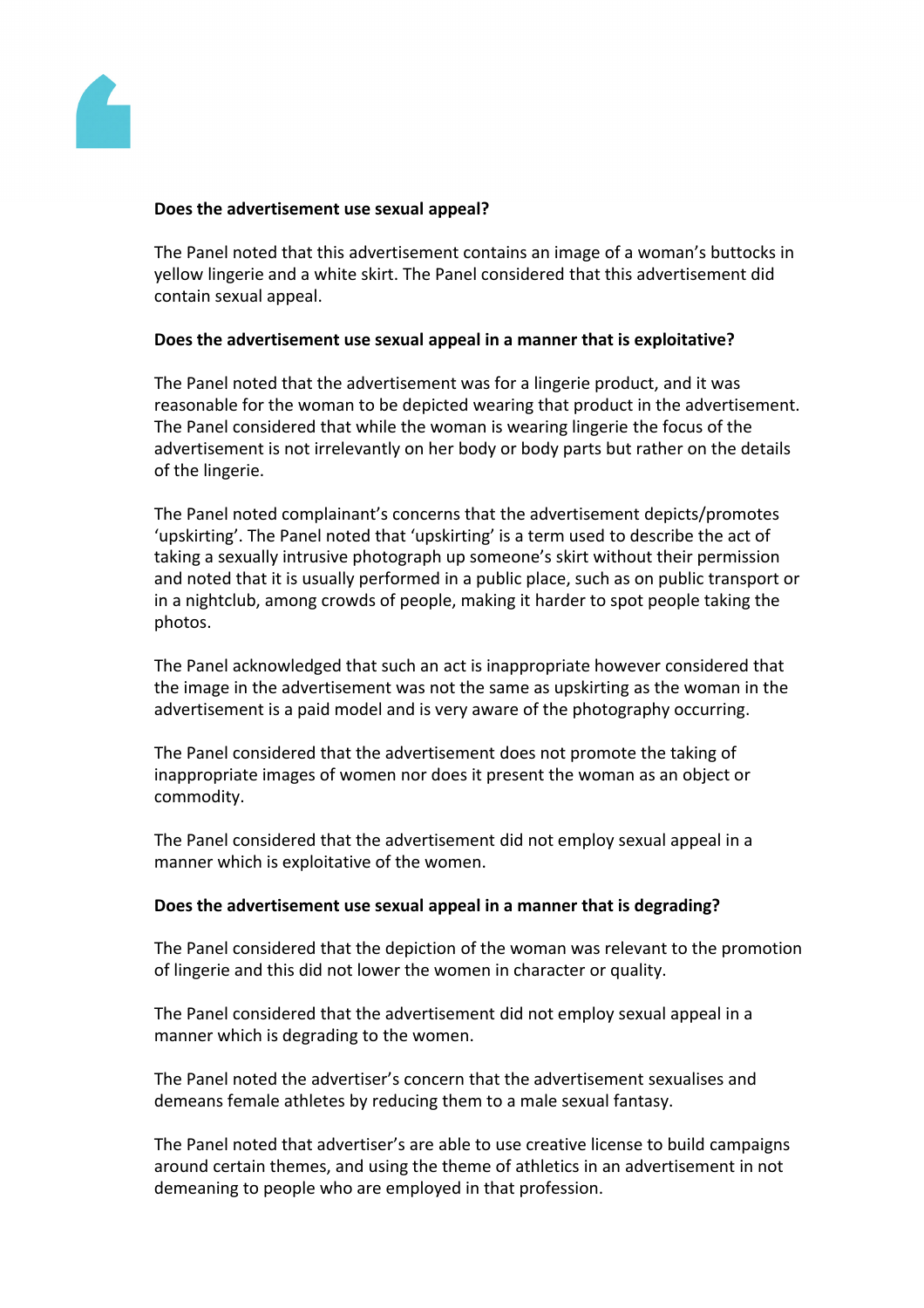

## **Section 2.2 conclusion**

Finding that the advertisement did not employ sexual appeal in a manner which is exploitative or degrading of an individual or group of people, the Panel determined that the advertisement did not breach Section 2.2 of the Code.

# **Section 2.4: Advertising or Marketing Communications shall treat sex, sexuality and nudity with sensitivity to the relevant audience.**

The Panel noted the Practice Note for the Code states:

*"Overtly sexual images are not appropriate in outdoor advertising or shop front windows.*

*"Although not exhaustive, the following may be considered to be overtly sexual:*

*• Poses suggestive of sexual position: parting of legs, hand placed on or near genitals in a manner which draws attention to the region;*

*• People depicted in sheer lingerie or clothing where a large amount of buttocks, female breasts, pubic mound or genital regions can be seen; The use of paraphernalia such as whips and handcuffs, particularly in combination with images of people in lingerie, undressed or in poses suggestive of sexual position;*

*• Suggestive undressing, such as pulling down a bra strap or underpants; or*

*• Interaction between two or more people which is highly suggestive of sexualised activity.*

*"Discreet portrayal of nudity and sexuality in an appropriate context (eg advertisements for toiletries and underwear) is generally permitted but note the application of the relevant audience. More care should be taken in outdoor media than magazines, for example.*

*"Images of models in bikinis or underwear are permitted, however, unacceptable images could include those where a model is in a suggestively sexual pose, where underwear is being pulled up or down (by the model or another person), or where there is clear sexual innuendo from the ad (e.g. depicting women as sexual objects)."*

# **Does the advertisement contain sex?**

The Panel considered whether the advertisement contained sex. The Panel noted the definition of sex in the Practice Note is "sexual intercourse; person or persons engaged in sexually stimulating behaviour".

The Panel noted that the woman is not engaging in sexual intercourse and considered that all images in the advertisement did not contain sex.

# **Does the advertisement contain sexuality?**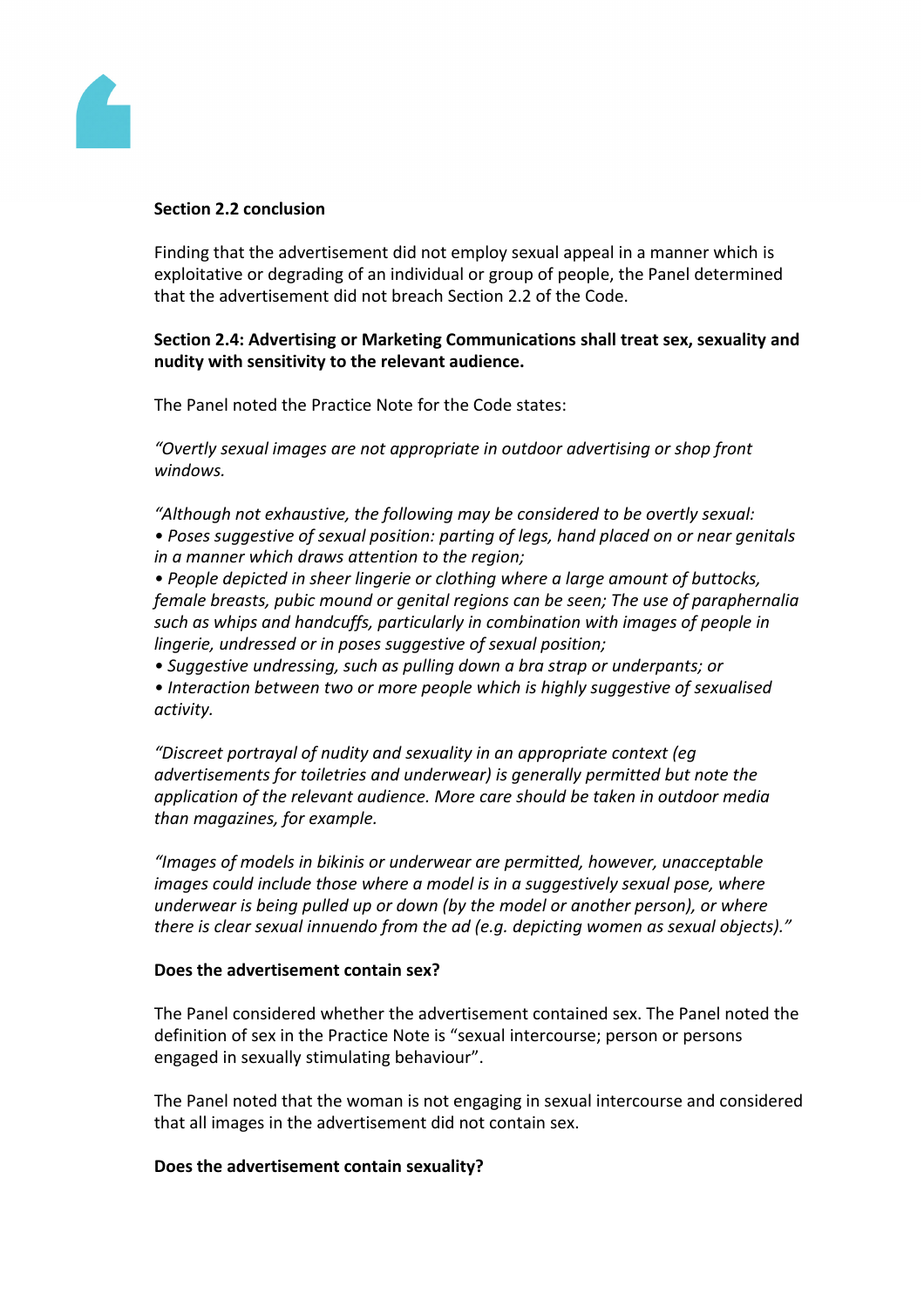

The Panel noted the definition of sexuality in the Practice Note is "the capacity to experience and express sexual desire; the recognition or emphasis of sexual matters".

The Panel considered that the woman is wearing strappy lingerie and considered that there was a sexual element to the advertisement.

# **Does the advertisement contain nudity?**

The Panel noted that the definition of nudity in the Practice Note is "the depiction of a person without clothing or covering; partial or suggested nudity may also be considered nudity".

The Panel noted that the woman in the advertisement is wearing strappy lingerie which shows a large portion of her buttocks. The Panel considered that this is a depiction of partial nudity.

# **Are the issues of sexuality and nudity treated with sensitivity to the relevant audience?**

The Panel noted that the definition of sensitivity in the Practice Note is "understanding and awareness to the needs and emotions of others".

The Panel considered that the requirement to consider whether sexual suggestion is 'sensitive to the relevant audience' requires them to consider who the relevant audience is and to have an understanding of how they might react to or feel about the advertisement.

In assessing the relevant audience, the Panel considered that the placement of the advertisement limited its reach. The Panel considered that the placement of the advertisement on the Honey Birdette Instagram page meant that it was a message by invitation rather than intrusion, as it is only visible to people who visit the Honey Birdette Instagram page or who follow the page. The Panel noted that the fact the Advertiser appeared not to have boosted the advertisement was an important consideration as this meant that the advertisement was not pushed beyond the Instagram page of the advertiser and onto a broader Instagram audience. The Panel noted that although Instagram requires users to be over 13 and there is a chance that some followers of the Honey Birdette Instagram page may be under 18, the relevant audience for this advertisement would be predominately adults who have exercised the choice to follow the advertiser via its online presence, or visit their page and who are familiar with the advertiser's posts.

The Panel considered that the audience for this advertisement would be predominately adult and would be people familiar with the products available at Honey Birdette and their style of advertising on social media. The Panel considered that while the image may be inappropriate for display in a public arena such as a storefront, it was not inappropriate when displayed on the advertiser's own social media channel which has a targeted adult audience of followers.